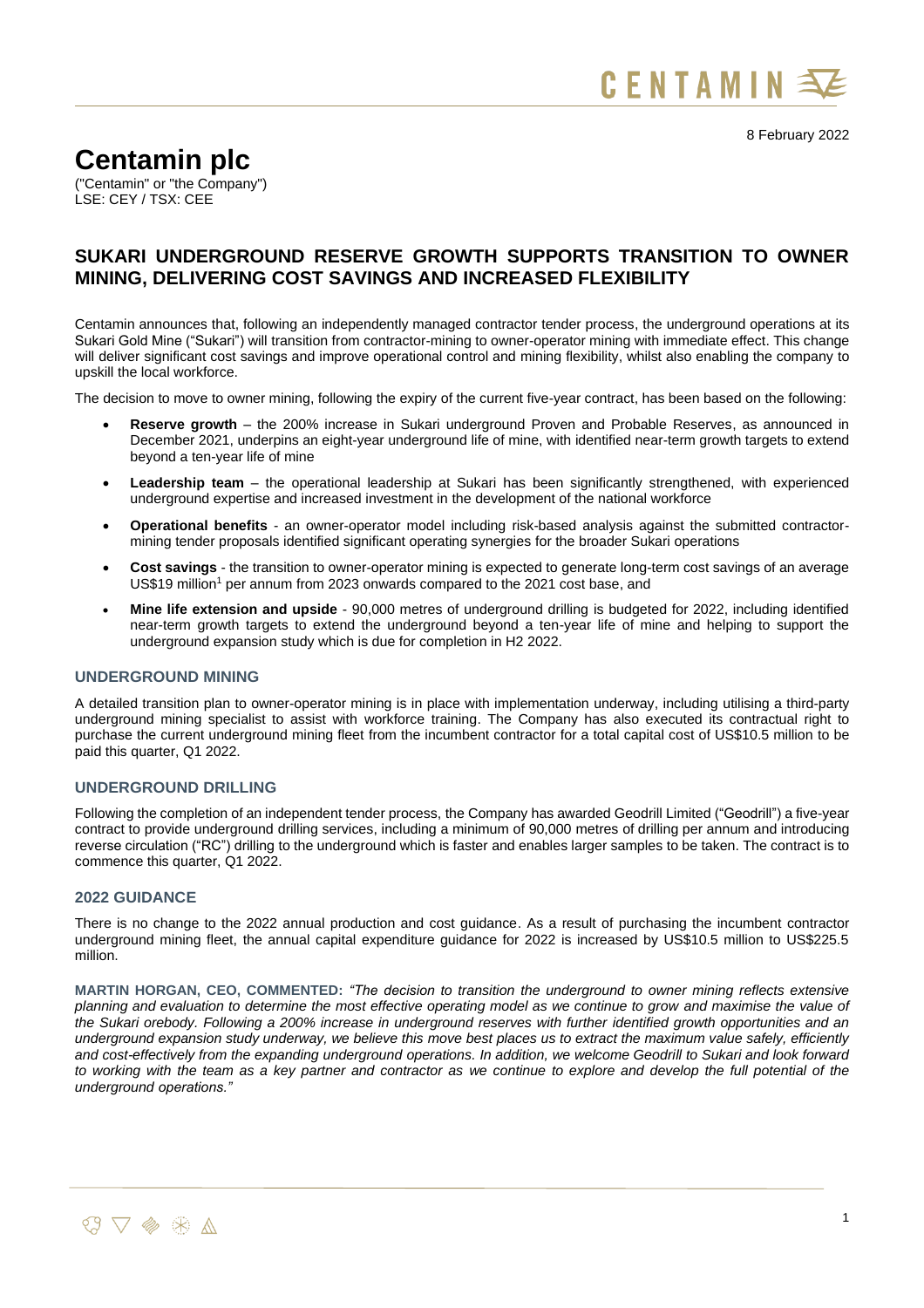### **ABOUT CENTAMIN**

Centamin is an established gold producer, with premium listings on both the London Stock Exchange and Toronto Stock Exchange. The Company's flagship asset is the Sukari Gold Mine ("Sukari"), Egypt's largest and first modern gold mine, as well as one of the world's largest producing mines. Since production began in 2009 Sukari has produced circa 5 million ounces of gold, and today has a projected mine life of 12 years.

Through its large portfolio of exploration assets in Egypt and West Africa, Centamin is advancing an active pipeline of future growth prospects, including the Doropo project in Côte d'Ivoire, and over 3,000km<sup>2</sup> of highly prospective exploration ground in Egypt's Arabian Nubian Shield.

Centamin practices responsible mining activities, recognising its responsibility to not only deliver operational and financial performance but to create lasting mutual benefit for all stakeholders through good corporate citizenship.

**FOR MORE INFORMATION** please visit the website [www.centamin.com](http://www.centamin.com/) or contact:

**Centamin plc**  Alexandra Barter-Carse, Corporate Communications +44 (0) 7700 713 738 [investor@centaminplc.com](mailto:investor@centaminplc.com)

**Buchanan** Bobby Morse/Ariadna Peretz/James Husband + 44 (0) 20 7466 5000 [centamin@buchanan.uk.com](mailto:centamin@buchanan.uk.com)

#### **ENDNOTES**

#### **Cost savings**

Cost savings were calculated relative to the incumbent underground contractor contract terms, all things being equal, and include the initial equipment purchase required to maintain current production levels and future capital cost estimates related to any near-term fleet replacement.

### **Guidance**

The Company actively monitors the developments of the COVID-19 pandemic and guidance may be impacted if the workforce or operation are disrupted.

#### **FORWARD-LOOKING STATEMENTS**

This announcement (including information incorporated by reference) contains "forward-looking statements" and "forwardlooking information" under applicable securities laws (collectively, "forward-looking statements"), including statements with respect to future financial or operating performance. Such statements include "future-oriented financial information" or "financial outlook" with respect to prospective financial performance, financial position, EBITDA, cash flows and other financial metrics that are based on assumptions about future economic conditions and courses of action. Generally, these forward-looking statements can be identified by the use of forward-looking terminology such as "believes", "expects", "expected", "budgeted", "forecasts" and "anticipates"." and include production outlook, operating schedules, production profiles, expansion and expansion plans, efficiency gains, production and cost guidance, capital expenditure outlook, exploration spend and other mine plans. Although Centamin believes that the expectations reflected in such forward-looking statements are reasonable, Centamin can give no assurance that such expectations will prove to be correct. Forward-looking statements are prospective in nature and are not based on historical facts, but rather on current expectations and projections of the management of Centamin about future events and are therefore subject to known and unknown risks and uncertainties which could cause actual results to differ materially from the future results expressed or implied by the forward-looking statements. In addition, there are a number of factors that could cause actual results, performance, achievements or developments to differ materially from those expressed or implied by such forward-looking statements; the risks and uncertainties associated with the ongoing impacts of COVID-19 or other pandemic, general business, economic, competitive, political and social uncertainties; the results of exploration activities and feasibility studies; assumptions in economic evaluations which prove to be inaccurate; currency fluctuations; changes in project parameters; future prices of gold and other metals; possible variations of ore grade or recovery rates; accidents, labour disputes and other risks of the mining industry; climatic conditions; political instability; decisions and regulatory changes enacted by governmental authorities; delays in obtaining approvals or financing or completing development or construction activities; and discovery of archaeological ruins. Financial outlook and future-ordinated financial information contained in this news release is based on assumptions about future events, including economic conditions and proposed courses of action, based on management's assessment of the relevant information currently available. Readers are cautioned that any such financial outlook or future-ordinated financial information contained or referenced herein may not be appropriate and should not be used for purposes other than those for which it is disclosed herein. The Company and its management believe that the prospective financial information has been prepared on a reasonable basis, reflecting management's best estimates and judgments at the date hereof, and represent, to the best of management's knowledge and opinion, the Company's expected course of action. However, because this information is highly subjective, it should not be relied on as necessarily indicative of future results. There can be no assurance that forward-looking statements will prove to be accurate, as actual results and future events could differ materially from those anticipated in such information or statements, particularly